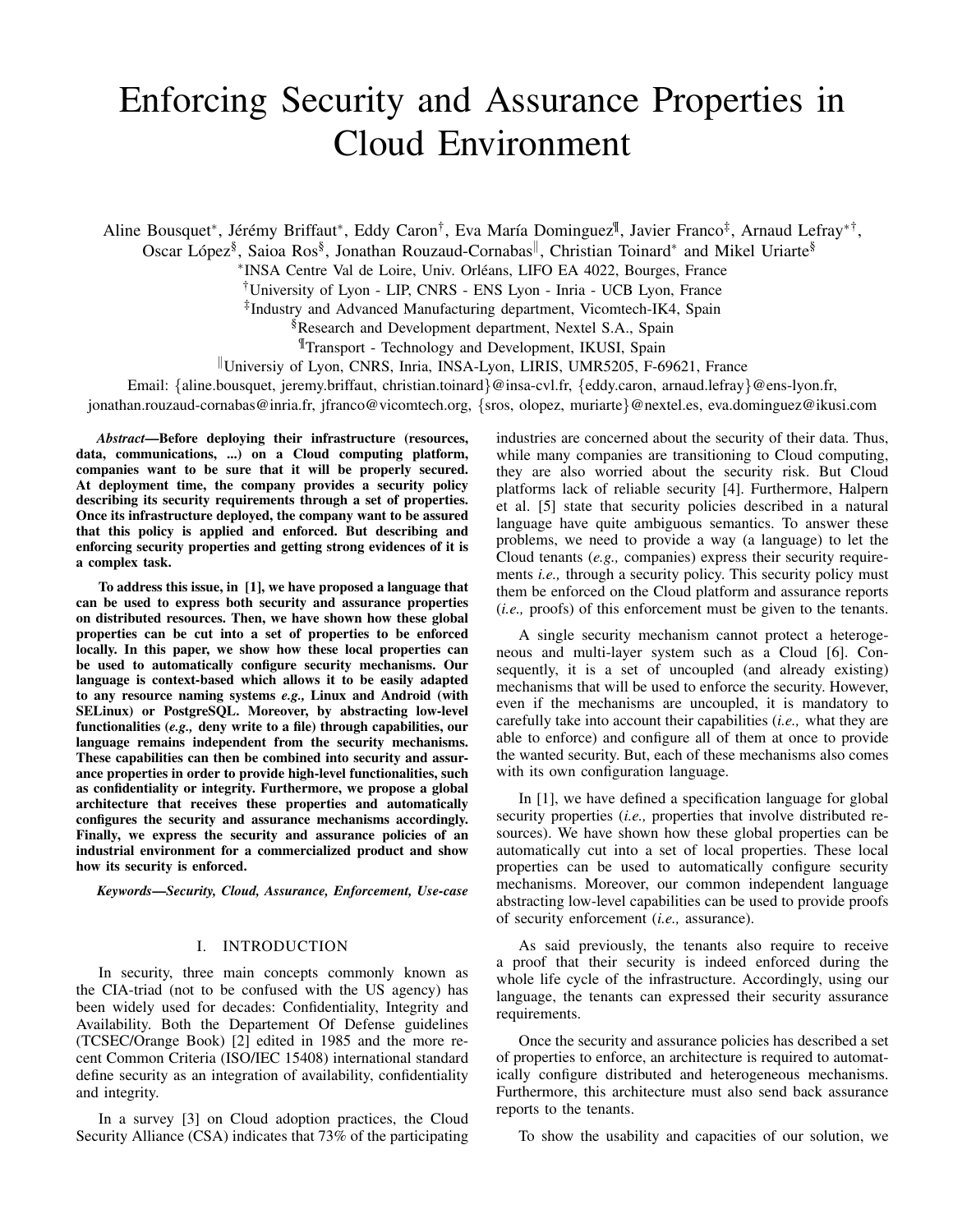describe how our language has been used to define the security policy of a complete industrial application. Then, we show how our architecture is used to automatically enforce the policy and generate assurance reports of it.

This paper is organized as follows. In Section II, we present a set of existing security mechanisms that could be used to provide security in Clouds, and the related work around Cloud security and assurance. Section III describes the language and the architecture we use for the security policy enforcement and assurance. Section IV details an industrial use-case and the whole process to secure it, and Section V concludes this paper.

### II. RELATED WORK

The solution proposed in this paper aims to both enforce and assure security properties, such as confidentiality or integrity. Hence, this section first describes the works related to the definition of security properties and their enforcement. Then, we quickly present the security mechanisms we will use in Section IV. Finally, we present some existing solutions for assurance.

## *A. Security Policy and Enforcement*

Because of the ever increasing adoption of Cloud Computing platforms, many researches have been done to improve their security. As stated in [6], a security policy language is required to allow the tenants to express their security requirements. Indeed, this makes sense that the tenants define their security as they are the ones that know the best their infrastructure and its security requirements.

Some of works related to security policy languages are specific to a programming language and require the modification of the application sources. Ponder2 [7] is a distributed object management system. The Ponder2 language can express security and management policies for distributed systems. It is declarative and object-oriented and can be used to declare different types of policies. Consequently, it can only be used on Java application augmented with the Ponder2 solution. Same for the A4Cloud project described in [8] and its associated language, A-PPL. Furthermore, this solution focuses on privacy and accountability, but does not address other classes of security, such as isolation.

Works such as [9], [10] also strength the need of combing multiple security mechanisms to provide an end-to-end and cross-layer security. VESPA [10] is one of such architecture for protecting cloud infrastructures using a policy-based management approach. However, this work is oriented toward the use of automatic computing to create self-protection loops. Consequently, they lack a language allowing the tenants to express their security. Nonetheless, a combination with our works could be a a way for future work. In [11], authors present MEERKATS, a mission-oriented Cloud architecture dedicated to security. It is composed of several components that aim to address several types of attacks and seek to provide high flexibility in the use of the protection mechanisms. Nevertheless, MEERKATS lacks a simple way of expressing the security requirements of an infrastructure. In [12], the authors present a policy-based security framework. Their ASPF policy consists of an attribute map (that links system elements to their attributes) and a set of rules (indicating which actions are allowed). While the ASPF framework can enforce security policy, only low-level security properties can be expressed, which makes the definition of the security policy complex.

Finally, several works such as [13] have been done around the use of XACML to define security policies. But they focus on a specific type of mechanisms, access control. Moreover, XACML is a complex language [14] that requires the verification of the policy conformance regarding its syntax and its semantic. Furthermore, XACML does not express high level security requirements such as integrity but rather it expresses the policy directly using low-level capabilities. Accordingly, the size of the security policy is larger and thus the risk of making mistakes increases as these policies are written by human versus generated ones. Nevertheless, it could be possible to automatically generate such policy from our security policy language. Thus, such work could be used as a security mechanisms by our solution. [15] presents a privacy-aware access control system since privacy is an important concern for most users. However, the PRIME architecture is based on XACML and therefore presents the same limitations.

Each of these solutions either focuses on one kind of protection (mainly access control) or uses low-level security policy (tedious to define). To the best of our knowledge, there is no current research on the configuration of existing security mechanisms through a common abstract language.

## *B. Security Mechanisms*

Many different security mechanisms exist, providing a wide range of features. We present some of them that we use in our solution. SELinux [16] is a Linux Security Module (LSM) providing MAC (Mandatory Access Control). PAM [17] provides authentication management support for Linux. Iptables [18] is a standard Linux firewall. We use the tunnel functionality provided by OpenSSH [19] to secure the communications between the machines.

Even if not used in this paper, cryptographic solution (such the one presented in [20] for the security of medical records or even homomorphic encryption [21]) could be added to the list of the security mechanisms that our solution takes into account. Indeed, the solution we propose is mechanism-agnostic.

## *C. Assurance*

Operational Security Assurance [22] provides the ground for confidence that deployed security mechanisms are running as expected. Some researches have been done to evaluate security assurance. For instance, Common Criteria [23] evaluates security functionality and assurance by means of tests conducted by users. However, this process is static and time consuming. Consequently, it cannot be directly applied for a continuous evaluation of security assurance. Furthermore, Common Criteria focuses on the implementation phase of the product rather than on the operation phase, when the product is used.

Assurance Profile [24] is a formalized document that defines a common set of security assurance measurement requirements for a service infrastructure and facilitates a future evaluation against these needs. This is the approach selected for the assurance framework development.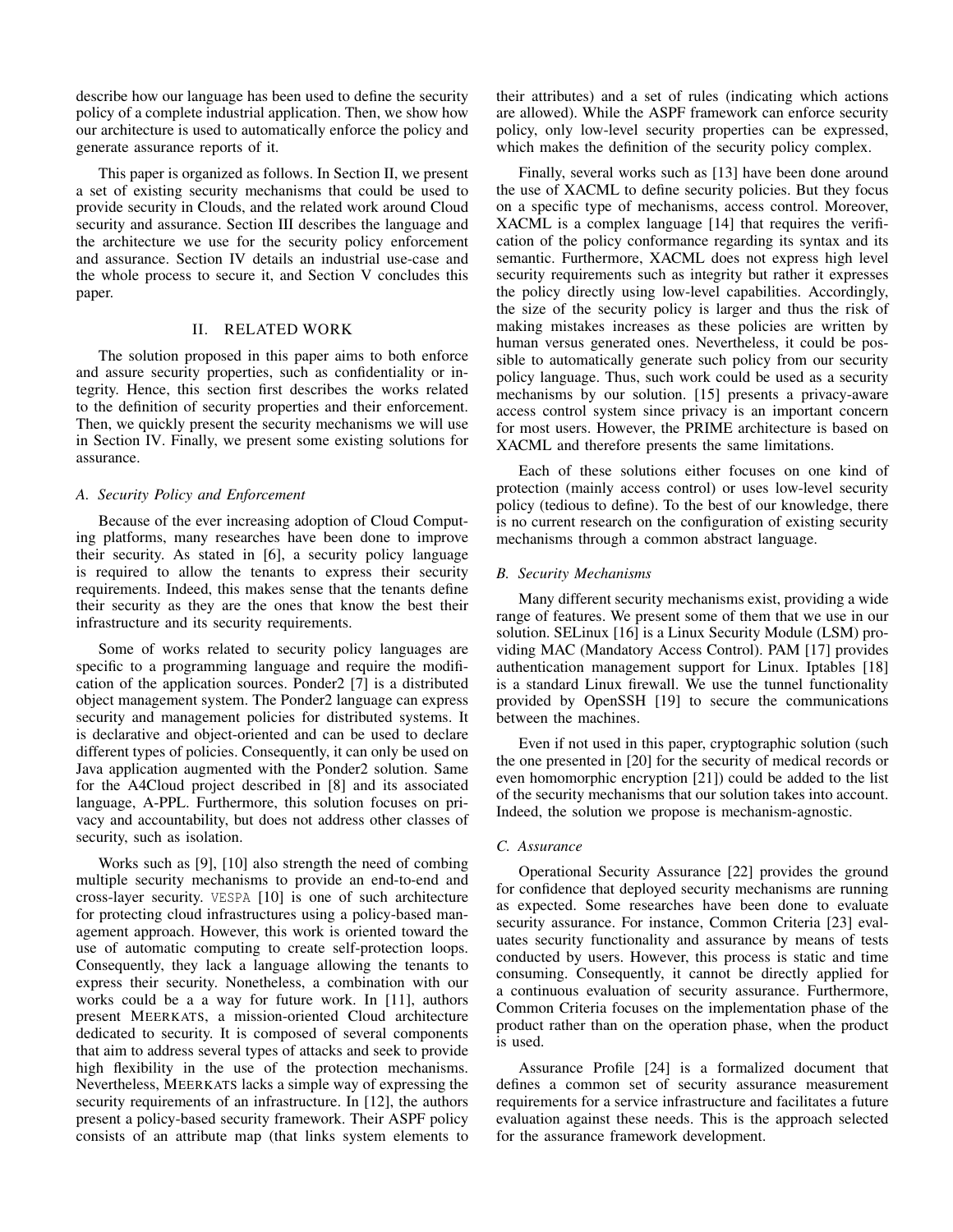XCCDF (eXtensible Configuration Checklist Description Format) is a standard that can perform assurance checks. It belongs to SCAP [25], a set of specifications from NIST to standardize the format and the naming of information reporting concerning specific security configurations. XCCDF provides security checklists and benchmarks to support an automated compliance testing over a set of target systems. OpenSCAP [26] is an auditing tool implementing SCAP and XCCDF.

## III. ARCHITECTURE AND LANGUAGE

As we have seen, many security mechanisms are efficient but are focused toward a specific issue and/or type of protection. It is important to understand that we do not propose any new or more secure mechanism, but we rather consider the existing ones and automatically configure/coordinate them in order to enforce high-level security properties. In this section, we first present our functional architecture. Then, we present our language and how it is used to enforce a security policy. Eventually, we show how it is possible to automatically assess the correctness of the enforcement.

#### *A. Functional Architecture*

As depicted in Fig. 1, our solution consists in a 3-steps cycle. First, the tenant specifies its security policy using the language detailed in Section III-B. Then, from this highlevel policy specification, the policy is enforced by firstly selecting security mechanisms and secondly configuring them. At the end, the policy specification and the list of selected mechanisms are used to generate the assurance profile. The assurance part will verify whether or not the security properties (from the policy) are duly enforced. These assurance checks are sent as feedbacks to the specification step to notify the tenant if the enforcement is correct/incorrect but also if the available mechanisms are sufficient (or not) to enforce the policy.



Fig. 1: Functional Architecture

#### *B. Policy Specification*

During the policy specification step, a knowledgeable tenant (*i.e.,* a security expert) expresses a set of security properties to enforce *e.g.,* confidentiality, integrity.

In [1], we have defined the Cloud Security Property Language (CSPL) that allows to specify security properties. In particular, we have shown how to automatically transform a property on a set of distributed objects (that we refer as a global property) into a set of properties on local objects (referred as local properties). In this paper, we are focusing on the enforcement of local properties with a given security mechanism and verifying the correct enforcement of this property. Therefore, in the following we consider only local properties.

CSPL is a context-based language. A context is a set of attributes where each attribute characterizes an entity or a set of entities. At the highest level, entities can be classified into 2 categories: subject (*i.e.,* the active resources such as users and processes) and object (*i.e.,* the passive resources such as files). For instance, the context  $\text{configApp} = (\text{File="Configuration")}$ :(Domain="App") identifies the configuration files (attribute File) of an application (attribute Domain). Therefore, it is possible to use the same set of contexts on different systems. A specific mapping file is required for each system to associate the resources (*e.g.,* files, users, sockets, processes) name (*e.g.,* the full path of a file, the user id, IP addresses, processes name) and the context which they belong to. For example, to associate the application's configuration to the corresponding files, the following line is added to the mapping file ("o" for "object"):

#### o / opt / dbhook / dbhook . conf configApp

Using contexts to identify resources (or set of resources), CSPL allows to define security properties and by relying on contexts to address entities, the expression of security properties is independent from the resources naming of the target system. These properties are independent from any security mechanism; in fact, multiple mechanisms can realize the same security property. Our proposition is to select a security mechanism able to enforce a given property from a pool of available mechanisms.

For instance, the property P1 expresses that the context SCInt integrity has to be guaranteed with the exception to SCAuth contexts that are allowed to go against this property *i.e.,* no one is allowed to modify it except the resources with the context SCAuth.

#### P1 := **Integrity** (Context SCInt, Context SCAuth);

Then, P1 must be instantiated. For example, to specify that the integrity of the application's configuration files with the context configApp should be protected and only be the user with the context adminRoot = (Username="appAdmin"):(Role= "StandardUser|appAdmin") is allowed to go against, the following property is instantiated: **Integrity**(configApp, adminRoot).

From the tenant's point of view, the security properties are abstract *i.e.,* the tenant only considers the semantics of the properties, and not the underlying security mechanisms. However, the properties need to be precisely defined in order to be enforced. Thus, we introduce the concept of capabilities. A capability is an elementary function provided by one or several security mechanisms. For instance, C1:= deny\_all\_write\_accesses( Context) is a capability that can be provided by access control mechanisms (*e.g.,* Unix's DAC permissions or SELinux) but also by other security mechanisms. It can be used to enforce an integrity property. Consequently, the integrity property P1 can be defined as follows:

```
P1 := Integrity (Context SCInt, Context SCauth) {
  deny_all_write_accesses ( SCInt );
  allow_write_access (SCInt, SCauth);
}
```
The context SCInt represents an (set of) object(s) to secure, while the context SCauth is the identity of a (set of) subject(s)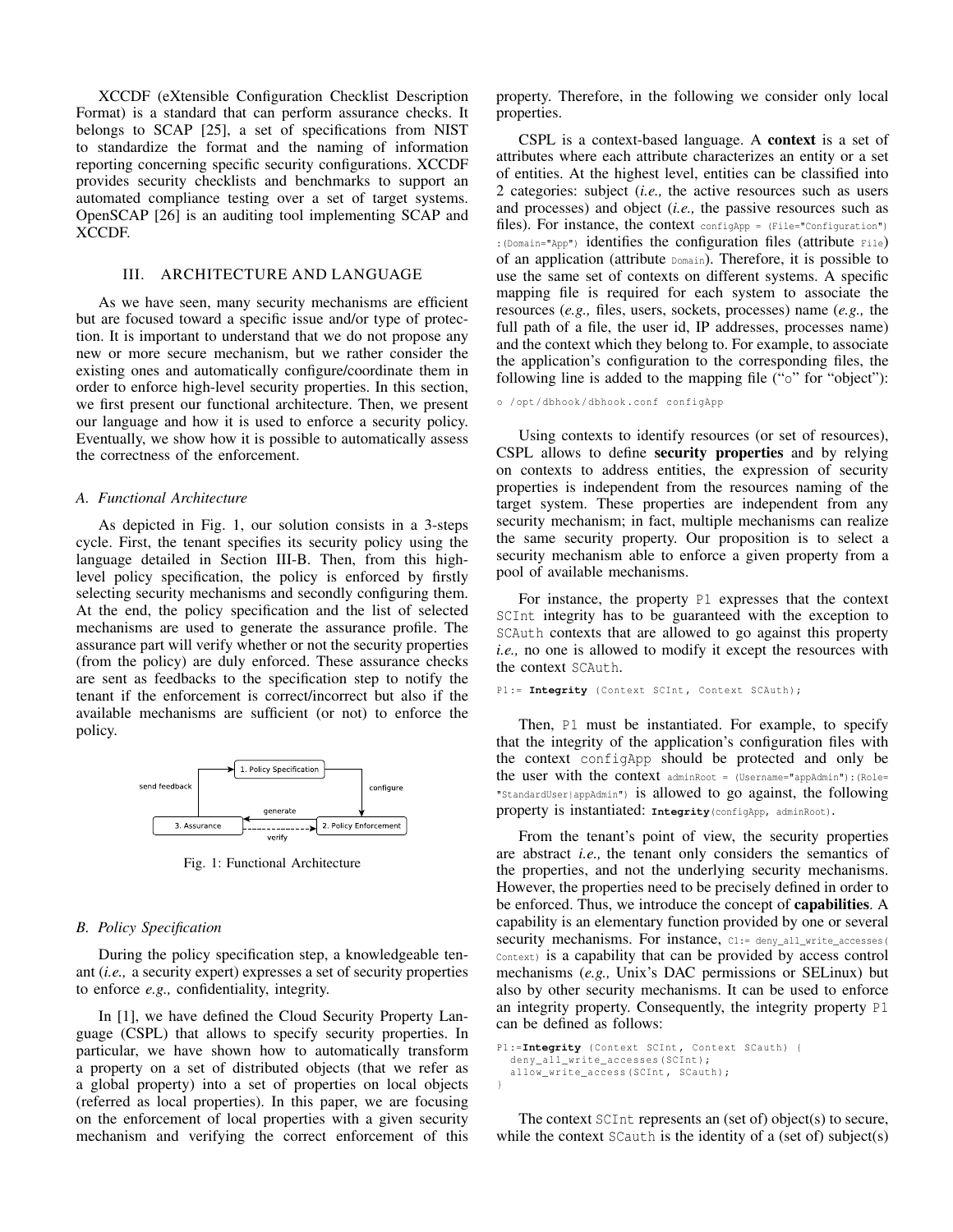that can write to *i.e.,* modify, SCInt. Two capabilities are involved in this property. The capability deny\_all\_write\_accesses denies all write accesses to the context while the capability allow write access allows the context SCauth to counter the previous capability.

In a Cloud environment, a security property can address multiple machines (*e.g.,* Virtual Machines). In our language, a context mapped to an IP address refers to a machine. For example, a mapping file can include the following lines  $(\mathcal{C})$ for "computer"):

```
c 192.168.30.8 hostClient
c 172.22.11.181 hostReverseProxy
```
The user can use particular attributes to include networkspecific metadata such as port *e.g.*, tunServer:=hostReverseProxy :(Port="5900"). These kinds of contexts can be used in typed security properties *i.e.*, properties accepting only specific types of contexts (here IP:Port). For example, **Confidentiality\_Tunnel** (hostClient, tunServer) **creates a tunnel between two machines.** 

In this paper and especially in our use-case (see Section IV), we will use the following security properties. Each of the parameter (*i.e.,* contexts) of the properties can be a single context or a set of contexts.

- **Isolation**(Context SC1): Isolate a context SC1 from other resources and vice-versa (*e.g.,* it isolates an application and its resources from the rest of the system)
- **Confidentiality**(Context SC1, Context SC2): Deny every contexts from reading a context SC1 with the exception of the context SC2
- **Integrity**(Context SC1, Context SC2): Deny every contexts from modifying SC1 with the exception of the context SC2
- **Confidentiality\_Tunnel**(IP:Port SC1, IP:Port SC2): Create a secure tunnel between 2 contexts SC1 and SC2 of types IP:Port.
- **Access**(Context SC1, Context SC2): Allow connections from SC2 to SC1
- **Authentication**(Context SC1, Context SC2, Context SC3): Upon successful connection from SC1 on SC2, modify the context of SC1 to SC3

Finally, we enrich the set of security properties with the following assurance property :

• **Assurance**(int secs): Run assurance checks at frequency secs (*i.e.,* every secs seconds) for every security property.

#### *C. Policy enforcement*

The second step of our solution, the policy enforcement, must first automatically select a set of suitable security mechanisms enabling the enforcement of each security property. And then, it must automatically configure them accordingly. The component in charge of the policy enforcement step is call the Secure Element Extended (*SE<sup>E</sup>* ). In the mean time, the assurance property triggers the generation of an assurance profile based on the security properties and the selected mechanisms.

Let's first present the selection and enforcement of the security properties. Figure 2 presents the architecture of the *SE<sup>E</sup>* and how it can enforce the security policy. The *SE<sup>E</sup>* takes as input the security properties and the contexts/resources mapping. The  $SE<sup>E</sup>$  also considers the security mechanisms that are available on the system and their capabilities. Then, it selects the right security mechanisms and enforces the properties by configuration.



Fig. 2: Architecture of the *SE<sup>E</sup>* .

First, the  $SE^E$  loads the security policy *i.e.*, the contexts, the properties, and the contexts/resources mapping (step 1 on Figure 2). Then, the  $SE^E$  iterates over security properties of the policy. For each capability of each property (step 2), the  $SE^E$  selects a plug-in (*i.e.*, a security mechanism) that can apply it (steps 3 to 6). This is done by querying the Capabilities Directory that contains the association between the capabilities and the security mechanisms (steps 4 and 5). Once the Plugin Selector has the list of matching mechanisms, it selects one of them (best-effort algorithm, step 6). When a capability/plug-in mapping has been found for the property, it is sent to the Plugins Manager that controls the plug-ins (step 7). Then, the Plugins Manager contacts each plug-in that needs to perform some actions (step 8) and the plug-ins configure their associated security mechanism (step 9).

The use of plug-ins offers a modular model: new mechanisms can be easily added by developing the associated plugin. Plug-ins implement a simple interface to communicate with the  $SE^E$ , but the way they interact with their mechanisms is up to the plug-in's developer.

For instance, if the  $SE<sup>E</sup>$  receives the integrity property **Integrity**(configApp, adminRoot) defined in the previous section, it can enforce it using several security mechanisms. If this property is enforced using SELinux, then the *SE<sup>E</sup>* generates a SELinux module that forbids any write operation to the files labeled configApp that does not come from a user labeled adminRoot.

The *SE<sup>E</sup>* also provides secure communication capabilities, especially for the case of properties between multiple systems. Thus, the two sides (*i.e.,* the selected mechanisms applying to the two contexts) of the communication must use compatible mechanisms to enforce a property. For instance, let us consider the property **Confidentiality\_Tunnel**(hostClient, tunServer). The server allows the connection of the user through the defined port, and the client sets up the tunnel. The coordination is done by the *SE<sup>E*</sup>'s communication capabilities.

Now, let's present the generation of assurance files for the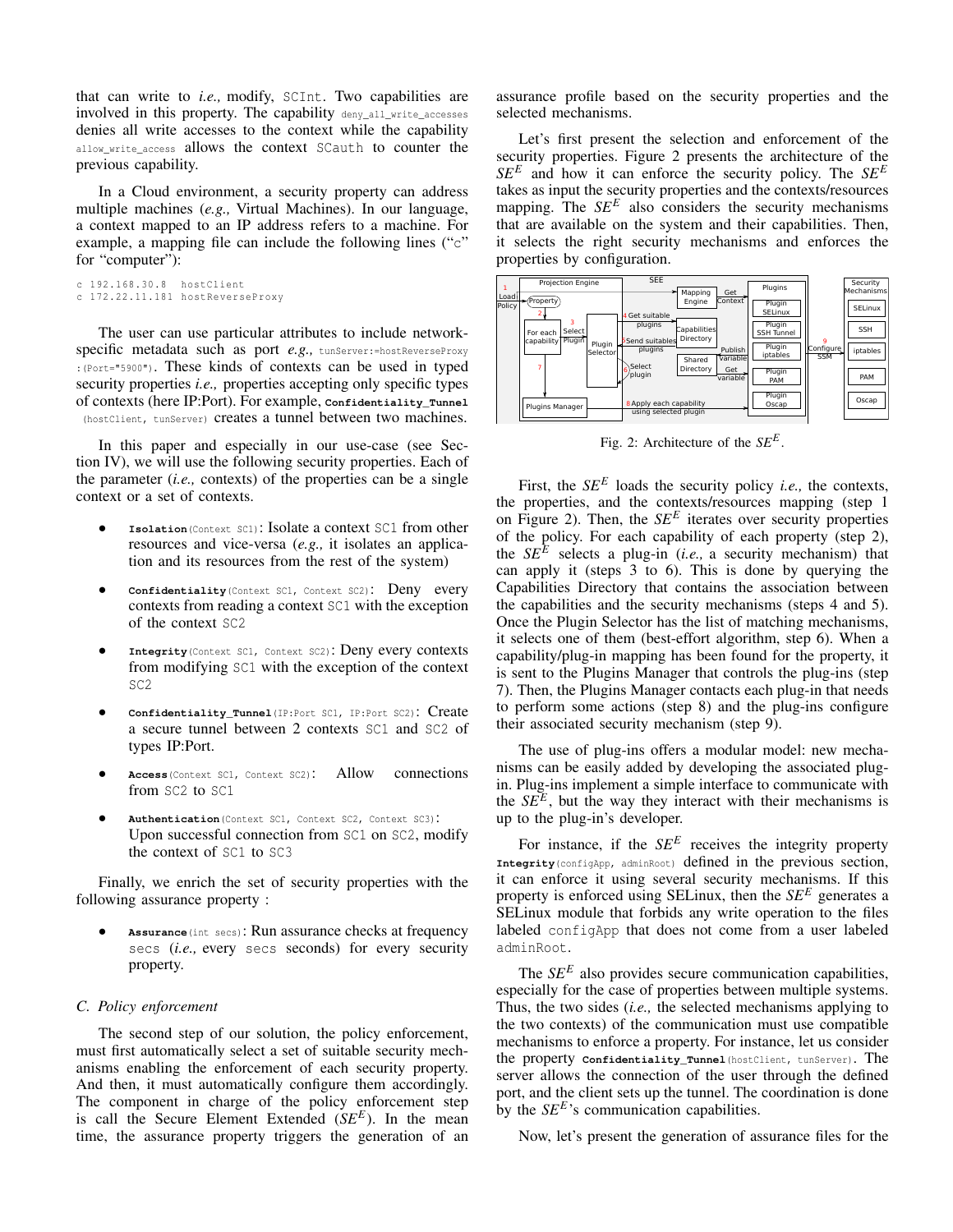assurance framework presented in Section III-D. To validate the enforcement of the security policy, multiple files are generated and given as input to the Assurance step, namely the XC-CDF and system-specific scripts. System-specific scripts are generated using a process similar to the property enforcement: each property definition includes an assurance specification, using capabilities. For instance, the assurance of the **Integrity** property is defined as follows:

```
P1 :=Integrity ( Context SCInt , Context SCauth ) {
  assurance {
    boolean c = true;
    for ( SCUserTmp IN get_all_users() ) {
      if (SCUserTmp. Id == Scauth. Id) {
        c &= check write ( SCInt, SCauth );
      } else {
      c \&= (NOT check write (SCInt, SCauth)); }
    } return c; }}
```
As a result, the system-specific script will contain the implementation of the **check\_write** assurance capability for the context SCInt and the authorized context SCAuth. This generated script is called a **Based Measure** (BM) as it is the lowest level of assurance measure. Therefore, the XCCDF is simply a list of Based Measures. The XCCF file and the related scripts are given as input to the assurance step.

#### *D. Assurance*

In order to be able to evaluate continuously the security assurance for a service, it is necessary to implement a process composed of several steps: modeling, measuring, aggregation, evaluation and presentation of the security assurance reports. This process is supported by a set of software components that compose our assurance framework. Fig. 3 presents our assurance framework architecture.



Fig. 3: Assurance Framework Architecture.

*1) System Measurement Collection:* As stated before, the assurance step receives an XCCDF file and the related systemspecific scripts called Based Measures. The *SE<sup>E</sup>* is responsible for launching the measurement collection process realized by the Assurance Collector Engine (ACE). This engine includes a BM Agent which executes several system-specific scripts. Script results are associated with some metadata including extra information to unequivocally identify their origins and contexts. Note that the ACE, based on OpenSCAP, is the only assurance module deployed in each virtual machine.

Next, the Measurement Aggregator (MA) receives these measurements from each node, validates and classifies them according to their metadata, before storing them in the Assurance DB.

*2) Assurance Results Presentation:* We have seen how to execute low-level assurance checks and collect their results. In the following, we present how to add semantics to the collected results *i.e.,* interpret them, and how to present all assurance checks to the tenant in a modular and concise manner. Our assurance model defining the entities/files relations from lowlevel measures to high-level views is presented in Fig. 4.



Fig. 4: Assurance Model.

First, we have not determined yet if the collected values mean a correct or faulty enforcement *i.e.,* we need to interpret them. Hence, we call Derived Measure (DM) the interpretation of a Based Measure.

Depending on the number of security properties and the size of the system (*i.e.,* number of objects), it is possible to have a significantly large set of assurance checks (or Derived Measures) which can be an impediment to the tenant's verification task. Our solution is to hierarchically aggregate these measurements.

Therefore, a set of Derived Measures is aggregated in an Operational Measurement Requirement (OMR) via an aggregation function. In particular, if all Derived Measures have successfully passed their checks, then the OMR is marked as successful. In other words, an OMR is a set of system assurance checks. The Operational Profile (OP) contains both the definition of OMRs (*i.e.,* the list of Derived Measures) and the definition of Derived Measures.

Our next level of abstraction is to allow the tenant to specify several Security Assurance Views (SAVs) where an assurance view is an aggregation of Operational Measurement Requirements. The definition of Security Assurance Views is done in the Assurance Profile (AP) file.

In Fig. 3, the Assurance Modeling Tool takes in input the Assurance Profile and the Operational Profile to maintain a Security Assurance Model. Depending on the layer of the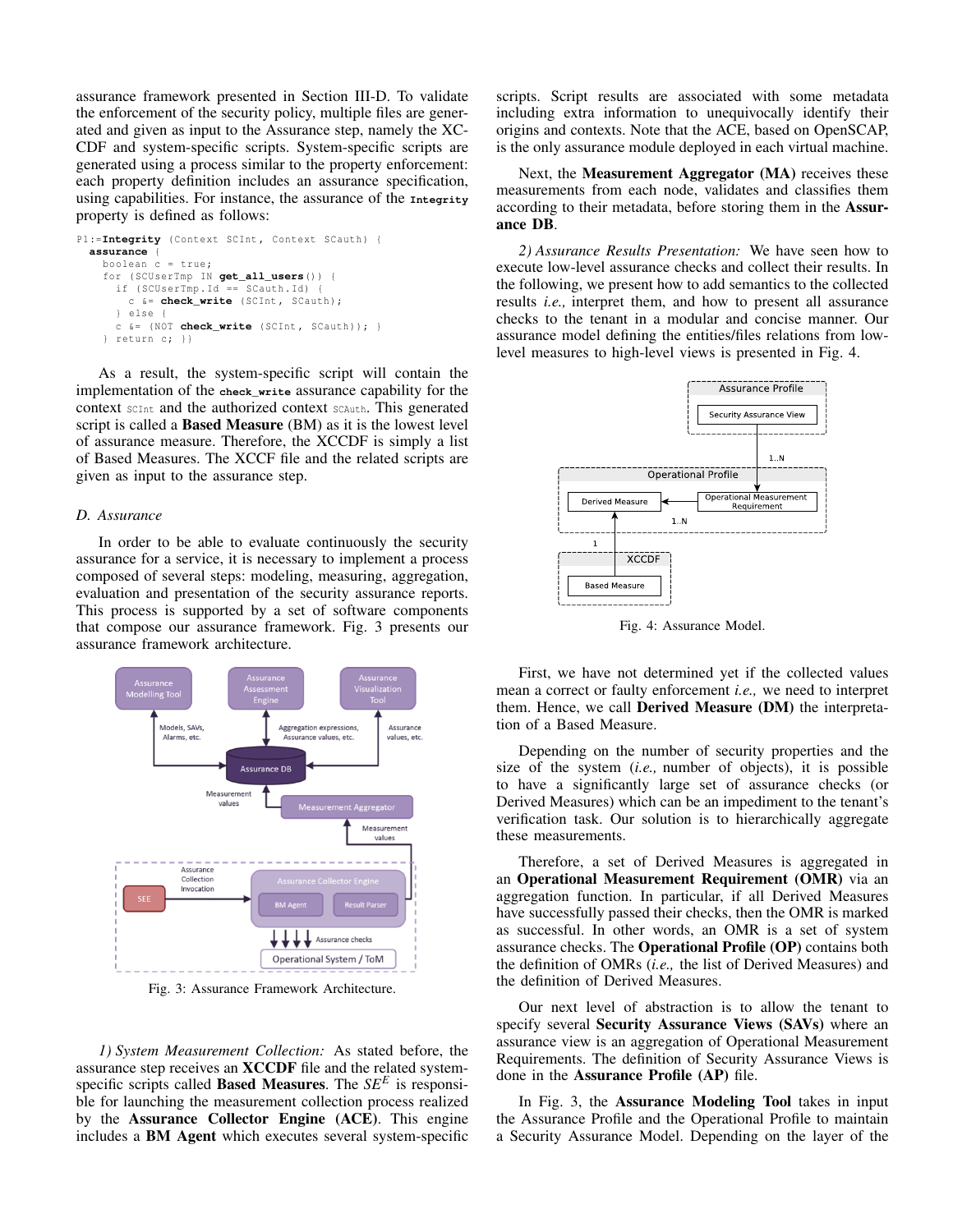assurance model (*e.g.,* SAV, OMR, or DM), the Assurance Assessment Engine is responsible for deciding if the collected assurance values meet the expectations and for computing the aggregation results.

Finally, the Assurance Visualization Tool provides a Graphical User Interface for the user to monitor the assurance status. For a monitored service, the user will be able to select the different SAVs available in the Security Assurance Model. This tool presents an assurance report adapted to the tenant's concerns.

To sum up, the modeling and configuration of the assurance framework rely on the definition and refinement of 3 XML files : 1) the AP for defining the high level measurement requirements and the assurance views adapted to the tenant's concerns, 2) the OP for establishing the links with the real environment, and 3) the XCCDF for specifying how to execute the assurance measurements. Examples of these files are provided in Section IV.

## IV. IKUSI'S USECASE

## *A. Description of Usecase*

In this section, we present an industrial use-case based on Ikusi application : Airport Management. It aims to provide a centralized-operational management for airports management services. It involves the coordination of a group of processes, where both human and IT system interactions are required. It is a classical 3-tier web architecture *i.e.,* a HTTP frontend (tier-1), an application server (tier-2) and a database (tier-3). This architecture is deployed on top of an IaaS Cloud and is provided to end-users through a SaaS model. Moreover, one instance of the application server is launched for each client *i.e.,* for each airport.

Services provided by the architecture include the management of an operational data repository for each airport operator and passenger, the real time management of flight status updates, and the dynamic allocation and optimization of assigned resources according to data from air flight companies and airport operators.

It is based on message exchange modules, on resource allocation and on billing management airport services to provide airlines with an operational platform based on Cloud computing technology. It also incorporates enhanced security solutions based on a network of secure element developed in the SEED4C project.

The use-case is presented in Fig. 5. Four different kinds of machines or VMs are involved. First, the machine ctseed1 is the client machine. It is the device that is used within the airport to access the airport's services. Secondly, the reverseproxy VM (*i.e.,* tier-1) is a proxy used by the enduser to access the airport's services. The musik VMs (both <code>musik1</code> and <code>musik2</code>) belong to an airport (MAD $^1$  or EAS $^2$ ) and are accessed by the end-user machine through the proxy (*i.e.,* an instance of the application server, tier-2). The corresponding VM is selected based on the location of the end-user. Apart from their airport domain, these VMs are identical, so

```
<sup>1</sup>MAD: Madrid Airport code
```

```
2EAS: San Sebastian Airport code
```
we only consider one of them in this use-case (the security policy would be duplicated). Each of these VMs runs a Musik application that accesses the database (running in the seed4c\_mysql machine) *i.e.,* tier-3.

## *B. Security policy*

Based on the use case description, a security policy is defined through the graphical tool Sam4C (see Fig 5).

The next listing presents an excerpt from the security policies for the different VMs of the use-case:

```
1 // Policy for the Database VM
 2 Isolation( DomainAODB );
 3
  4 Integrity( BinaryAODB );
  5 Integrity( ConfigAODB , AdminRoot );
 6 Integrity( KeyAODB , AdminRoot );
  7 Integrity( LogAODB , ServiceAODB );
 8
9 Confidentiality( FileAODB , ServiceAODB );
10 Confidentiality( KeyAODB , AdminRoot );
11 Confidentiality( ConfigAODB , AdminRoot );
12 Confidentiality( ConfigAODB , ServiceDB );
13 Confidentiality( LogAODB , AdminRoot );
14 Confidentiality( LogAODB , AdminOperator );
15
16 Authentication( HostReverseProxy , ServiceSSH , " SystemUser |
        CloudProvider | AdminRoot | AdminOperator | User ");
17
18 Access ( MysqlPort | MysqlProxyPort | SSHPort | NTPPort , AnyIP );
19
20 Assurance( Freq );
21
22 // Policy for the ReverseProxy VM
23 Integrity( BinaryModuleWeb );
24 Integrity( BinaryWeb );
25 Integrity( ConfigWeb );
26
27 Confidentiality( ConfigWeb , AdminRoot );
28 Confidentiality_Tunnel(tunClient, tunServer) ;
29
30 Access ( SSHPort | NTPPort , AnyIP );
31
32 Authentication( anyone , ServiceSSH , " SystemUser | CloudProvider
```
The first security property (line 2) of this listing sandboxes the whole application. Lines 4 to 7 forbid anyone to edit the application's binary, but allow several write accesses to its files (configuration, keys, and logs). Lines 9 to 14 forbid read access to the application resources except for the application itself. Line 16 specifies the context evolution upon an SSH connection: a role is given to the authenticating user depending on his login data. Line 18 opens several ports for all incoming

IP addresses. Line 20 defines the assurance tests to perform.

| AdminRoot | AdminOperator | User " );

The second part of the listing describes the policy for the reverse proxy. Lines 23 to 25 guarantee the integrity of the Web application. Line 27 requests the confidentiality of the configuration files. Line 28 specifies that the network communication between the proxy and the client should be kept confidential. Line 30 opens some ports. Finally, line 32 manages the contexts evolution upon SSH connections.

The contexts used in this policy are associated to system resources. An extract from the association file is displayed in the next listing:

```
1 o / opt / dbhook (/.*) ? FileAODB
```

```
2 o / opt/dbhook/dbhook.conf
3 o / opt / dbhook / keys (/.*) ? KeyAODB
```

```
4 o / opt / dbhook / log (/.*) ? LogAODB
```

```
5 o / opt / dbhook / proxydaemon . sh BinaryAODB
```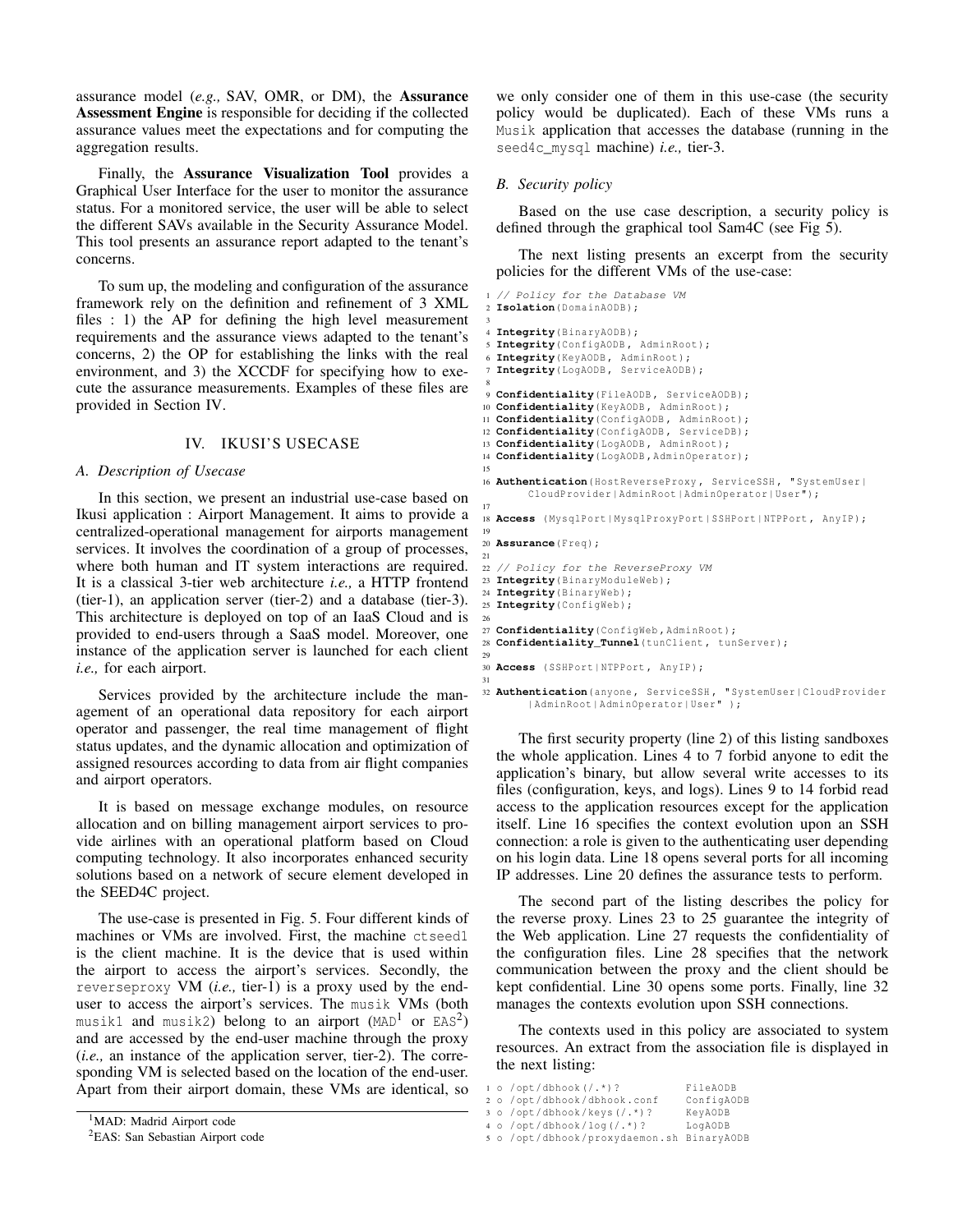

Fig. 5: Usecase Description

```
6 o / etc / rc \. d/ init \. d/ dbhook BinaryAODB
7 o / opt / oscap / ssm / results /SSM - results - $date . xml SSMResultFile
8 o / opt / oscap / ssm /SSM - xccdf . xml SSMXccdfFile
 9
10 p /usr/bin/mysqld_safe ServiceDB<br>11 p /usr/libexec/mvsgld ServiceDB
11 p / usr/libexec/mysqld
12 p / usr / bin / mysql - proxy ServiceAODB
13 p / usr / sbin / sshd ServiceSSH
14
15 u cloudprovider CloudProvider
16 u tenant-admin<br>17 u tenant-operator AdminOperator
17 u tenant-operator
18 u user User
19
20 c 172.22.11.181 HostReverseProxy
21 c 172.22.11.178 HostServerBBDD
22 c 212.81.220.68
```
Lines 1 to 8 of the mapping file associate the contexts to files. Lines 10 to 13 are for the processes, lines 15 to 18 for the users, and lines 20 to 22 for the computers (IP addresses).

#### *C. Security Enforcement*

The security policy is enforced by several security mechanisms. The  $SE^E$  detects what are the available mechanisms and selects those that can enforce the properties.

In this usecase, four mechanisms collaborate to enforce the whole policy.

*1) SELinux:* First security mechanism available is SELinux. It enforces properties from three groups: isolation, confidentiality, and integrity. To enforce them, the plug-in generates a SELinux module.

Upon receiving an isolation property for a domain, the plug-in creates a SELinux module to isolate all elements of this domain from the rest of the system. Then, the plug-in will allow some interactions corresponding to confidentiality and integrity properties. To enforce the properties **Isolation**( DomainAODB), **Integrity**(ConfigAODB, AdminRoot), and **Confidentiality**( ConfigAODB, "ServiceDB|AdminRoot") from policy, the following module is generated (see next listing). Lines 2-5 define the domain and SELinux contexts, while lines 7-8 give authorization rules. Lines 12-13 associate SELinux contexts to resources.

```
cat Aodb.te
  2 policy_module ( Aodb ,1.0.0)
  3 see_create_service_domain ( Aodb )
  4 see_create_files_type ( Aodb_conf_t )
  5 see_create_files_type ( Aodb_file_t )
 6
  see\_files\_type\_read\_write (Aodb_t, Aodb_conf_t)
  8 see_files_type_read ( idAodbAdmin_t , Aodb_conf_t )
 9 [...]
10
11 $ cat Aodb.fc<br>12 /opt/dbhook/dbhook.conf
                                  qen_context (system_u:object_r:
     Aodb_conf_t, s0)
  / usr / bin / mysql - proxy gen_context ( system_u : object_r :
    Aodb_exec_t , s0 )
  [...]
```
*2) PAM:* The PAM plug-in enforces authentication properties. Indeed, such property specifies how contexts can evolve to have correct properties applied. Moreover, it controls the authentication rights and allows or denies a user authentication. Upon encountering the property **Authentication**(anyone, ServiceSSH, "SystemUser| CloudProvider|AdminRoot|AdminOperator|User"), PAM plug-in adds a rule to PAM configuration in order to detect a successful login:

session required pam\_exec.so /etc/see/scripts/notifyLogin

When a successful authentication occurs, PAM executes the script notifyLogin (see next listing), which informs the *SE<sup>E</sup>* (through Ncat) of a connection and sends data, such as the user name, the remote host, or the date.

```
$ cat notifyLogin
  #!/bin / sh
  [ "$PAM_TYPE" = "open_session" ] || exist 04 { echo " User : $PAM_USER "
   echo "Ruser: $PAM_RUSER"
   echo "Rhost: $PAM_RHOST"
   echo " Service: $PAM_SERVICE"
   echo "TTY: $PAM_TTY"
   echo "Date: 'date'"
10 echo "Server: 'uname -a'"
   echo "PID: $$"
```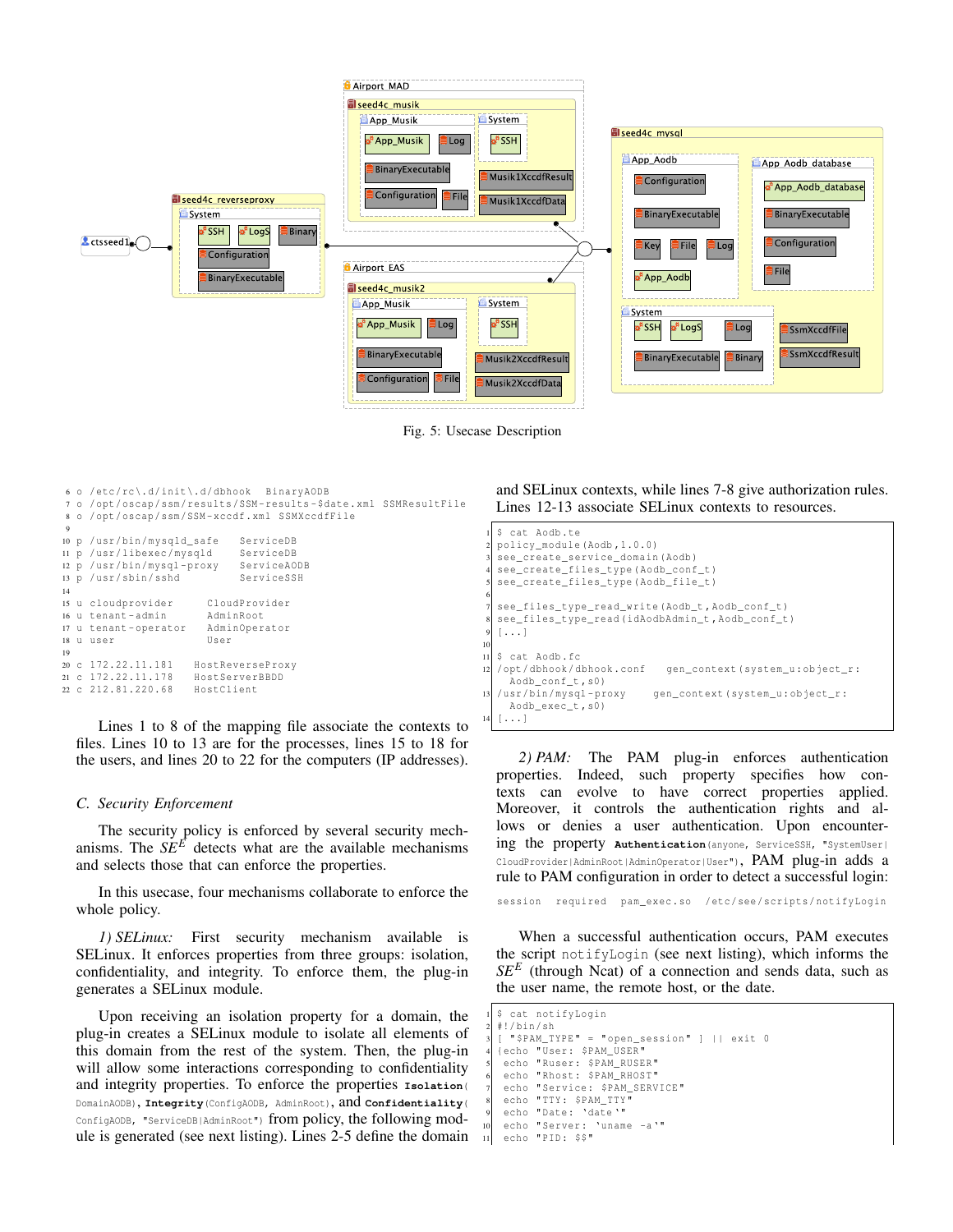*3) iptables:* The iptables plug-in enforces the network access properties. For instance, the iptables plug-in can allow network communications on a specific port or from a given IP address.

The Access properties in the use-case's policy are used to open some ports. For instance, the access property **Access** ( SSHPort, AnyIP) is enforced using the following iptables rule:

```
iptables -I INPUT -m state -- state NEW -p tcp -- dport 22 -j
    ACCEPT
```
This plug-in can be requested to apply additional capabilities by other plug-ins. For instance, the SSH tunneling plug-in can dynamically request a specific port to be opened by the iptables plug-in.

*4) SSH Tunneling:* The SSH Tunneling plug-in enforces the creation of confidential tunnels between machines inside and outside the Cloud. Apart from the infrastructure in the Cloud, the Airport Management use-case includes physical machines located in the airport. As part of the use-case, we need to monitor what is displayed on the machines from the Cloud application. The remote port forwarding process comes with a solution to this issue allowing flows redirection.

The remote port forwarding process ensures the confidentiality of the communication, because SSH is an encrypted protocol. Furthermore, thank to the public key cryptography, both sides of the communication channel are authenticated.

The communication between the machines is essential since the SSH server machine has to allocate its own local ports. They will be assigned to a SSH client in order to allow it to do the port forwarding. The enforcement is made of 3 steps: 1) the SSH server machine allocates a local port for the client to set up the tunnel, 2) the SSH client gets the allocated port, and 3) the SSH client creates the remote tunnel.

Fig. 6 shows this process for a remote port forwarding tunnel creation using the port 5900 as the port on client machine.



Fig. 6: Tunnel creation process example

To enforce the tunnel, the command ssh -R 7900:0.0.0.0:5900 ctseed1@reverse-seed4c is executed, where 7900 is the allocated port for the SSH server, 5900 is the objective port for the SSH client, reverse-seed4c is the server's hostname, and etseed1 is the user on the SSH server machine used by the client machine.

#### *D. Assurance*

The Assurance Model used in the airport management usecase is based on the security policy and focuses on monitoring the effectiveness of the security mechanisms. The model checks that deployed security mechanisms (*e.g.,* SELinux, Iptables, and OpenSSH tunnel) are running as expected. It also checks that the security properties are fulfilled, in terms of data integrity, data confidentiality, and data availability.

For instance, the enforcement of the property **Integrity** (ConfigAODB, AdminRoot) (line 5 of the security policy in Section IV-B) can be checked using the script from listing 1. This script is generated by the  $SE^E$  during the enforcement step (Section IV-C), depending on the properties of the security policy.

```
1 $ cat BM_fileInt -1.1. sh
  2 #!/ bin / bash
  3 RET = $XCCDF_RESULT_PASS
  check_write () { su -c "test -w "$1"" $2; return $?;}
  FILES=[...] # list of files in integrity property<br>USERS=[...] # list of all users
                     # list of all users
  OK_USERS=[...] # list of authorized users
 8
  9 for file in "${ FILES [@ ]} " ; do
   10 for user in "${ USERS [@ ]} " ; do
     check write $file $user
     WRITE_OK = $?13
     if [ [ " $\{OK_USERS [0]\} " = " " $user " ] ; then
15 if [[ $WRITE_OK -ne "0" ]] ; then
       RET=$XCCDF_RESULT_FAIL
17 echo " Unexpected access denial: $user -> $file"
     f_i19 else
20 if [[ $WRITE_OK -eq "0" ]] ; then
21 RET=$XCCDF_RESULT_FAIL
22 echo "Unauthorized access: $user->$file"
23 fi
    f_i25 done
\begin{vmatrix} 26 \\ 27 \end{vmatrix} exit
  exit $RET
```
Listing 1: Script checking the integrity of a file

The script BM fileInt-1.1.sh checks the integrity of a file by testing which users are allowed to write it. Line 4 defines a function to check if a file can be written by a specific user. Lines 5 to 7 get the files and users involved in the property (not detailed here due to lack of space). Then, the script loops over the files (line 9) and the users (line 10) and tries to open the files for writing (line 11). If the property and the test result do not match (lines 15 and 20), the return value is set to XCCDF\_RESULT\_FAIL (lines 16 and 21), so that the script will exit with a failure. Otherwise, the script exits with the return value XCCDF\_RESULT\_PASS, indicating that the integrity property has been properly enforced.

As presented before, the assurance framework is steered by 3 files, namely the Assurance Profile (AP), the Operational Profile (OP) and the XCCDF.

The excerpt of the Assurance Profile presented in Listing 2 defines one Security Assurance View (SAV) with two Operational Measurement Requirements (OMRs), OMR\_1 and OMR\_3 (lines 10-11), needed for the evaluation of data integrity (lines 7-13).

```
2 <SecurityAssuranceView id=" SAV_1 " >
```
 $[ \ldots ]$ 

```
3 <Statement> Security Functions effectiveness </Statement>
```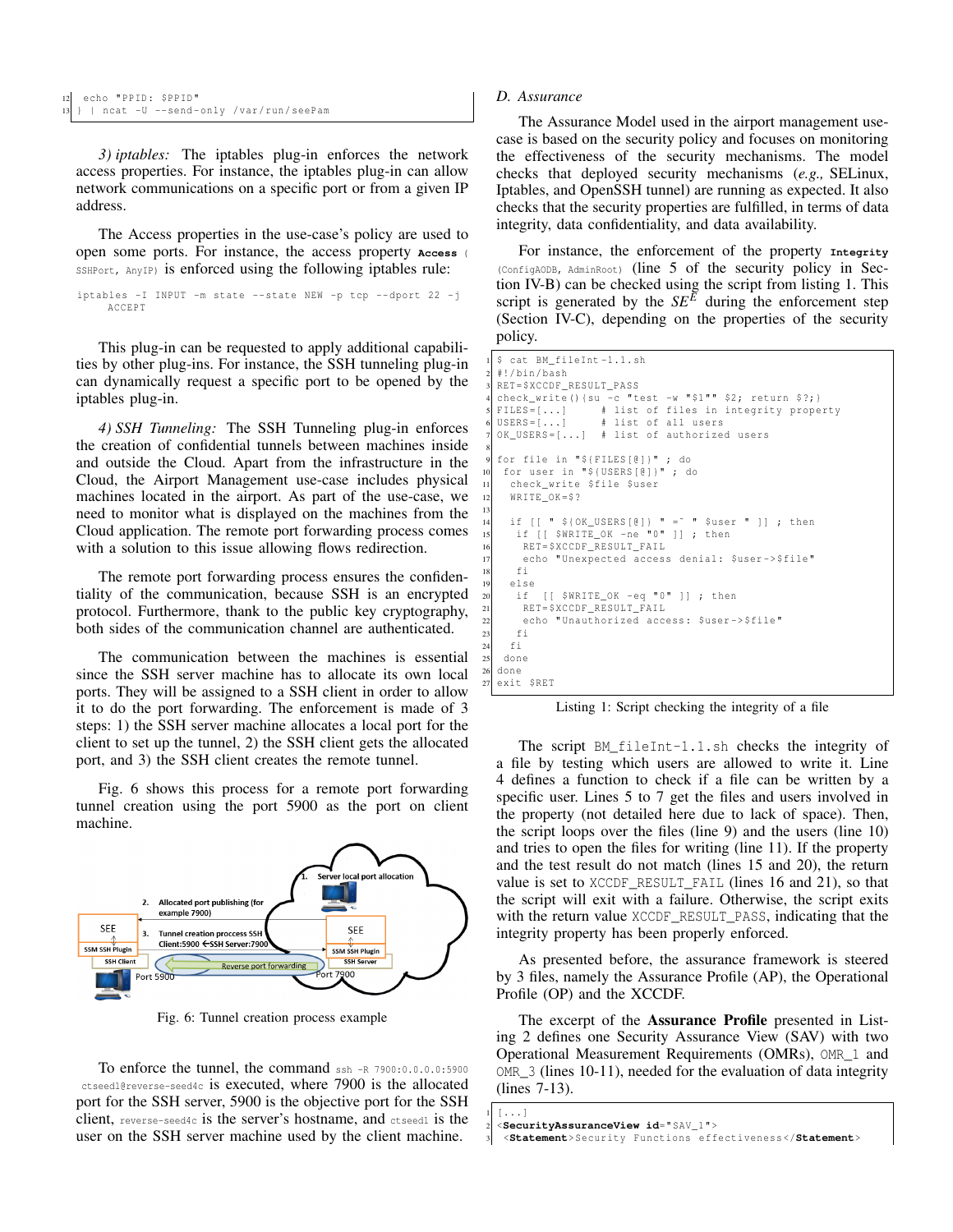```
4 <SAVObject id="1 _Data_Int " >
      5 <Description> Data Integrity </Description>
      6 <MetricsAggregFunction>#% t </MetricsAggregFunction>
      7 <Metric id=" SF_Int_Active " >
       8 <Description> Availability of security functions affecting
                 data integrity </Description>
        9 <ReqAggregFunction>#t ==## </ReqAggregFunction>
        10 <ConcernedMeasurementReq> OMR_1 </ConcernedMeasurementReq>
11 <ConcernedMeasurementReq> OMR_3 </ConcernedMeasurementReq>
\begin{array}{c|c} 12 & \text{[} \dots \text{]} \ \hline 13 & \text{}\end{array}13 </Metric>
\begin{array}{c} 14 \\ 15 \end{array} \begin{array}{c} [\; \ldots \; ] \\ \; < \; / \; \text{SAVC} \end{array}15 </SAVObject>
\begin{array}{c} 16 \ \hline 17 \end{array} < 1 . Secu
   17 </SecurityAssuranceView>
18 \left[ \ldots \right]
```
Listing 2: AP file for the Airport Management use case.

The XCCDF file in Listing 3 defines the last step of the measurement chain. It specifies the assurance checks (with their related scripts, for example BM\_fileInt-1.1.sh, line 14) that have to be executed to collect the base measures (here, BM-fileInt-1.1, lines 9 to 16) needed to evaluate upper levels of the assurance model.

```
1 [...]
  2 <Profile id=" properties_IO " >
    3 <description> Properties Assurance </description>
4 <select idref="BM - fileInt -1.1 " selected =" true " / >
5 <select idref="BM - fileConf -1.1 " selected =" true " / >
    6 <select idref="BM - netConf -1.1 " selected =" true " / >
   7 </Profile>
   8 <Group id=" properties_group " >
    9 <Rule id="BM - fileInt -1.1 " selected =" true " >
     10 <title> File Integrity </title>
11 <description>Check that file integrity is enforced</
           description>
12 <check system="http://open-scap.org/page/SCE"><br>13 <check-import import-name="stdout" />
      <check-import import-name="stdout"
14 <check-content-ref href="BM_fileInt-1.1.sh"/><br>15 </check>
     15 </check>
16 </Rule>
    17 [...]
18 </Group>
19 [...]
```
Listing 3: XCCDF file for the Airport Management use case.

In order for the Assurance Profile and the XCCDF file to inter-operate, the Operational Profile (Listing 4) links the Operational Measurement Requirements OMR\_3 of the Assurance Profile (lines 13 to 18) with the Based Measures BM-fileInt-1.1 of the XCCDF file (lines 3 to 9). It also specifies the machine from which to collect this data (line 7).

```
[ \ldots ]<DerivedMeasures>3 <DerivedMeasure i d="DM−f i l e I n t −1.1−musik1 ">
    <Description>Check that file integrity is effective</
          Description>
    \langleInterpretFunction>" pass". equals ($0)\langle/InterpretFunction>
    6 <ConcernedBaseMeasure>BM−f i l e I n t −1.1</ ConcernedBaseMeasure
          >
    7 <ConcernedDevice>Musik1</ ConcernedDevice>
    <Periodicity>180000</Periodicity>
   9 </ DerivedMeasure>
10 [...]
  </DerivedMeasures>|12| < Measurement Requirements >
   <MeasurementRequirement id="OMR_3">
14 <MRAggregFunction>#t ==##</MRAggregFunction>
    15 <DerivedMeasure>DM−f i l e I n t −1.1−musik1</ DerivedMeasure>
16 <DerivedMeasure>DM−f i l e I n t −1.1−musik2</ DerivedMeasure>
    17 <DerivedMeasure>DM−f i l e I n t −1.1−db</ DerivedMeasure>
_{18} \mid \lt/MeasurementRequirement>19 [ . . . ]
  \overline{<} MeasurementRequirements>21 \mid \ldots \mid
```
Listing 4: OP file for the Airport Management use case.

The Assurance Collector Engine executes the script BM\_fileInt-1.1.sh (listing 1) in order to check to enforcement of integrity properties in the security policy (here, the property on line 5 of the policy).

Both the Assurance Profile and the Operational Profile are imported in the Assurance Modeling Tool and derived into the Airport Management Assurance Model, displayed in Fig. 7 by the Assurance Visualization Tool. The model shows the Security Assurance Views defined in the Assurance Profile, in this case the Security Functions effectiveness view, with its corresponding measurement requirements fed by the assurance checks. The left framework of the model allows the navigation by the model structure and shows the assurance compliance in a colour basis. The right framework shows the details on the selected model component. In this case it shows the base measures corresponding to SELinux (MAC) mechanisms status, but the results obtained from the integrity property verification can also be displayed.

| <b>∛ Nextel</b> ँ                                                                                                                                                                  |                                                                                                                                                                                                                       | Assurance Application Tool - Cloud Provider: CP1 + | Use Case; Airport Management                                         |  |
|------------------------------------------------------------------------------------------------------------------------------------------------------------------------------------|-----------------------------------------------------------------------------------------------------------------------------------------------------------------------------------------------------------------------|----------------------------------------------------|----------------------------------------------------------------------|--|
| Service: MUSIK Service                                                                                                                                                             | Model Airport Managemen                                                                                                                                                                                               | Sav Security Function<br>Savo 1_Data_Int           | DM MAC SSM running s<br>Metric SF_Int_Active<br>MR Is MAC SSM runnin |  |
| <b>BM SELinux running</b>                                                                                                                                                          |                                                                                                                                                                                                                       |                                                    |                                                                      |  |
| - ON - Model 1: Airport<br>Management                                                                                                                                              | Evaluation Start-End Time: 29-01-2015-16:15:38 - 29-01-2015-16:15:45                                                                                                                                                  |                                                    |                                                                      |  |
| SAV 1.1: Security Functions<br>effectiveness <sup>D</sup><br>SAVO 1.1.1:1 Data Int<br>Metric 1.1.1.1:<br>SF Int. Active D<br>MR 1.1.1.1.1: N DB<br>Protection module<br>running? D | Current element hierarchy                                                                                                                                                                                             |                                                    |                                                                      |  |
|                                                                                                                                                                                    | Type                                                                                                                                                                                                                  | Name                                               | Description                                                          |  |
|                                                                                                                                                                                    | Model                                                                                                                                                                                                                 | <b>Airport Management</b>                          | Airport Management UC2 model                                         |  |
|                                                                                                                                                                                    | $=$ > Sav                                                                                                                                                                                                             | <b>Security Functions effectiveness</b>            | Allow assessing security properties defined by SAM4C                 |  |
|                                                                                                                                                                                    | $=$ $=$ $>$ Savo                                                                                                                                                                                                      | 1_Data_Int                                         | Data Integrity                                                       |  |
| MR 1.1.1.1.2: Is                                                                                                                                                                   | $=$ $=$ $>$ Metric                                                                                                                                                                                                    | <b>SF Int Active</b>                               | Availability of security functions affecting data integrity          |  |
| Firewall SSM running?                                                                                                                                                              | $---MR$                                                                                                                                                                                                               | Is MAC SSM running?                                | Is MAC SSM running?                                                  |  |
| MR 1.1.1.1.3: Is MAC<br>SSM running?                                                                                                                                               | $m = m = D$ M                                                                                                                                                                                                         | <b>MAC SSM running state</b>                       | Check that MAC SSM is running                                        |  |
| DM 1.1.1.1.3.1:<br><b>MAC SSM running</b><br>state - Musik 1 D                                                                                                                     | $m + m + m + > BM$                                                                                                                                                                                                    | <b>SELinux running</b>                             | Check that SELinux is active                                         |  |
|                                                                                                                                                                                    | $m = m = m = 5$ Device                                                                                                                                                                                                | Mysal 1                                            | Mysal DDBB server 1                                                  |  |
| DM 1.1.1.1.3.2:<br><b>MAC SSM running</b><br>state - Musik 2 D                                                                                                                     |                                                                                                                                                                                                                       |                                                    | ô                                                                    |  |
| DM 1.1.1.1.3.3:<br><b>MAC SSM running</b><br>state - Mysql 1 D                                                                                                                     | BMs Evaluation Result Info of: SELinux running - Check that SELinux is active<br>Date: 29-01-2015-16:15:02 ==> $\Box$ pass<br>Date: 29-01-2015-16:12:02 ==> $\Box$ pass<br>Date: 29-01-2015-16:09:02 == > $\Box$ pass |                                                    |                                                                      |  |
| BM 1.1.1.1.3.3.1;<br>SELinux running -<br>Mysol 1 - pess                                                                                                                           |                                                                                                                                                                                                                       |                                                    |                                                                      |  |
| MR 1.1.1.1.4: Is<br>Network Tunnel SSM<br>running? D                                                                                                                               |                                                                                                                                                                                                                       |                                                    |                                                                      |  |
| MR 1.1.1.1.5: Is SE<br>active?                                                                                                                                                     | Date: 29-01-2015-16:06:02 == > $\Box$ pass<br>Date: 29-01-2015-16:03:01 ==> $\Box$ fail<br>Date: 29-01-2015-16:00:01 ==>                                                                                              |                                                    |                                                                      |  |
| Metric 1.1.1.2:                                                                                                                                                                    |                                                                                                                                                                                                                       |                                                    |                                                                      |  |
| SF Int Configuration D<br>SAVO 1.1.2: 2 Data Conf                                                                                                                                  | Date: 29-01-2015-15:57:01 ==>                                                                                                                                                                                         | $-$ fail<br>$I$ fail                               |                                                                      |  |
| o                                                                                                                                                                                  | Date: 29-01-2015-15:54:02 ==>                                                                                                                                                                                         | $I$ fail                                           |                                                                      |  |
| SAVO 1.1.3: 3 Data Av                                                                                                                                                              |                                                                                                                                                                                                                       | Date: 29-01-2015-15:51:02 ==> $\Box$ pass          |                                                                      |  |

Fig. 7: Airport Management Assurance Model Evaluation and Visualization.

### *E. Results*

Table I presents some statistics concerning the security policy for this usecase.

| Number of                                             |    |  |  |
|-------------------------------------------------------|----|--|--|
| Templates                                             |    |  |  |
| Properties                                            |    |  |  |
| For the client node                                   |    |  |  |
| For the proxy VM                                      |    |  |  |
| For the application VM                                |    |  |  |
| For the database VM                                   | 27 |  |  |
| SSMs collaborating to enforce the security properties |    |  |  |
| (SELinux, iptables, PAM, SSH, Oscap)                  |    |  |  |
| Assurance scripts for the properties                  |    |  |  |
| Assurance scripts for the SSMs                        |    |  |  |

TABLE I: Use-case Policy Statistics

As we can see, the policy for this use-case uses only 8 different properties templates, since our high-level properties cover a wide range of security needs. The policy itself uses